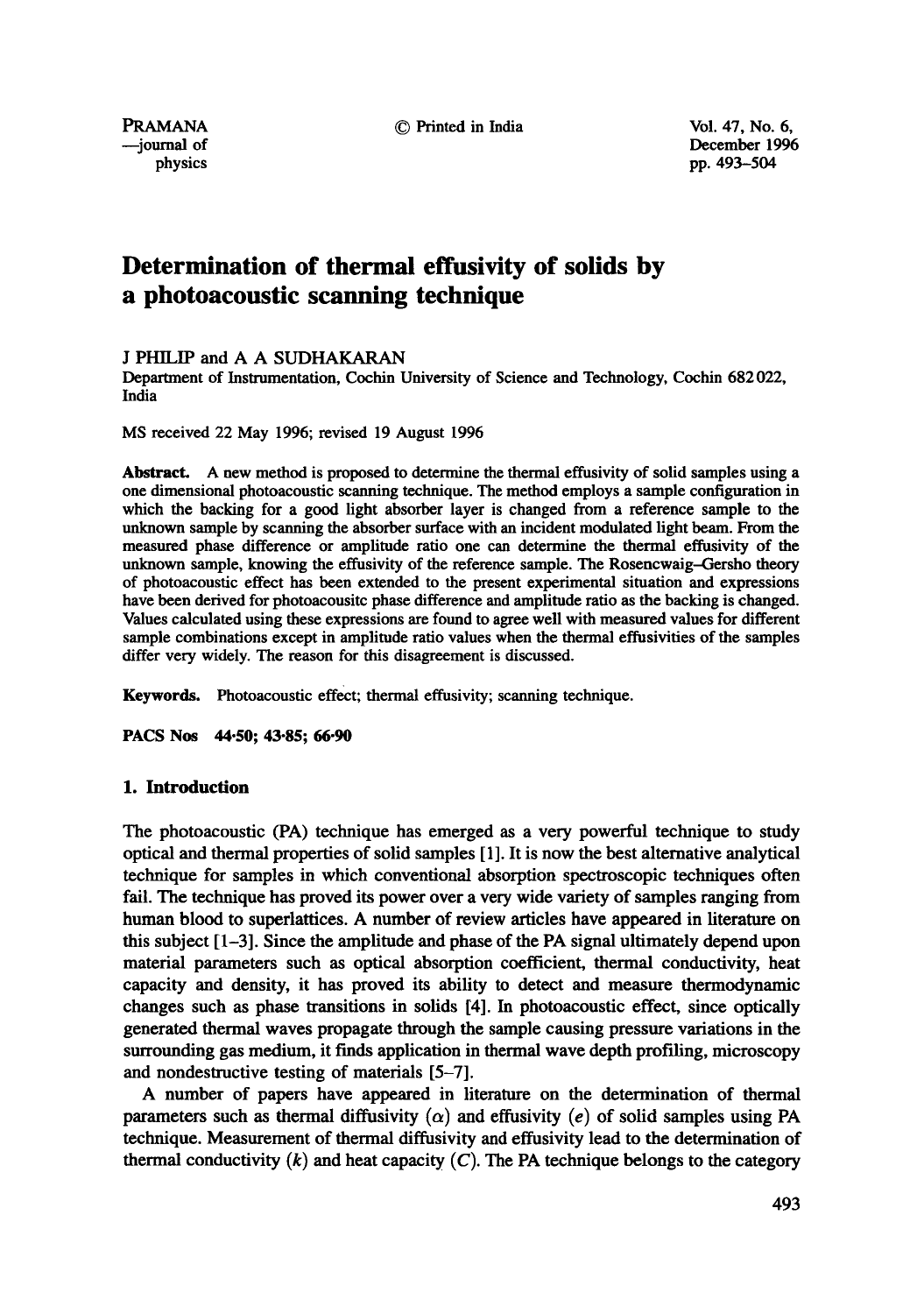of periodic heat flow methods of measuring thermal diffusivity in contrast to the conventional transient heat-flow methods. A number of different methods have been developed to measure the thermal diffusivity of solids by the photoacoustic technique. The most popular among these involves a chopping frequency analysis of the PA amplitude or phase and determination of the critical frequency,  $f_0$ , at which the sample goes from a thermally thick to a thermally thin regime [8-10]. Adams and Kirkbright [11] calculated  $\alpha$  for different samples coated with a thin layer of absorber by measuring the variation of the phase  $\varphi$  of the PA signal obtained from a rear illumination with frequency. For a thermally thick sample,  $l_s a_s \gg 1$ , where  $l_s$  is the sample thickness and  $a_s$ is the thermal diffusion coefficient defined by  $a_s = (\omega/2\alpha)^{1/2}$ . For a thermally thick sample, the PA phase ceases to vary beyond the critical frequency corresponding to  $l_s a_s = 1$  so that  $\alpha = f_0 l_s^2$ . An equivalent procedure is to measure the variation of the PA amplitude with frequency and obtain the critical frequency at which there is a distinct change in slope. Determination of  $f_0$  is rather straightforward here because, for a thermally thick sample the Rosencwaig-Gersho (R-G) theory [12] predicts an  $\omega^{-1}$ dependence for the PA amplitude. So, when a sample with a definite thickness changes over from a thermally thin to a thermally thick regime with increase in frequency, the slope of the PA amplitude versus  $\omega^{1/2}$  plot changes from  $-2$  to  $-3$  from which the critical frequency can be determined and thermal diffusivity evaluated.

An alternative to the above method is to vary the distance between the point where the heat is generated and the point at which the thermal oscillations are detected. Cesar *et al* [13] have adopted this method by varying the position of a laterally incident laser beam on a transparent sample. A plot of the photoacoustic amplitude and phase against the distance x provides  $\alpha$  by a data fit to expression with an exponential and linear dependence on  $-a<sub>s</sub>x$ . A related technique has been adopted to determine the thermal conductivity and specific heat of an opaque sample by measuring the variations in photoacoustic phase with frequency for different sample thicknesses  $[14]$ . By adopting the R-G theory to specialized experimental conditions and analyzing the generated PA signal amplitude and phase, different authors have determined thermal diffusivity [15] or thermal conductivity and specific heat simultaneously [16] of a variety of samples.

Another technique to measure the thermal diffusivity of a solid sample involves determination of the amplitude ratio or phase lag of the photoacoustic signal between the front and rear surface illuminations at a single chopping frequency. This method is attractive in the sense that the measurement is independent of the sample thickness and chopping frequency. Measurement of the amplitude ratio was adopted by Yasa and Amer [17], but phase lag measurements are found to give better results. For phase lag measurement, Pessoa *et al* [18] have used two beams of light derived from the same source to illuminate the front and rear surfaces of the sample simultaneously, whereas Thomas *et al* [ 19] have adopted the technique of illuminating the front surface and then rotating the PA cell by  $180^\circ$  to illuminate the rear surface of the sample with the same light beam.

All the techniques described above suffer from the limitation that the measurement accuracy is dependent on photoacoustic cell calibration. Measurements involving variations in sample thickness or chopping frequency can cause errors in measurement. Measurement of amplitude ratio or phase lag between front and rear surfaces also depend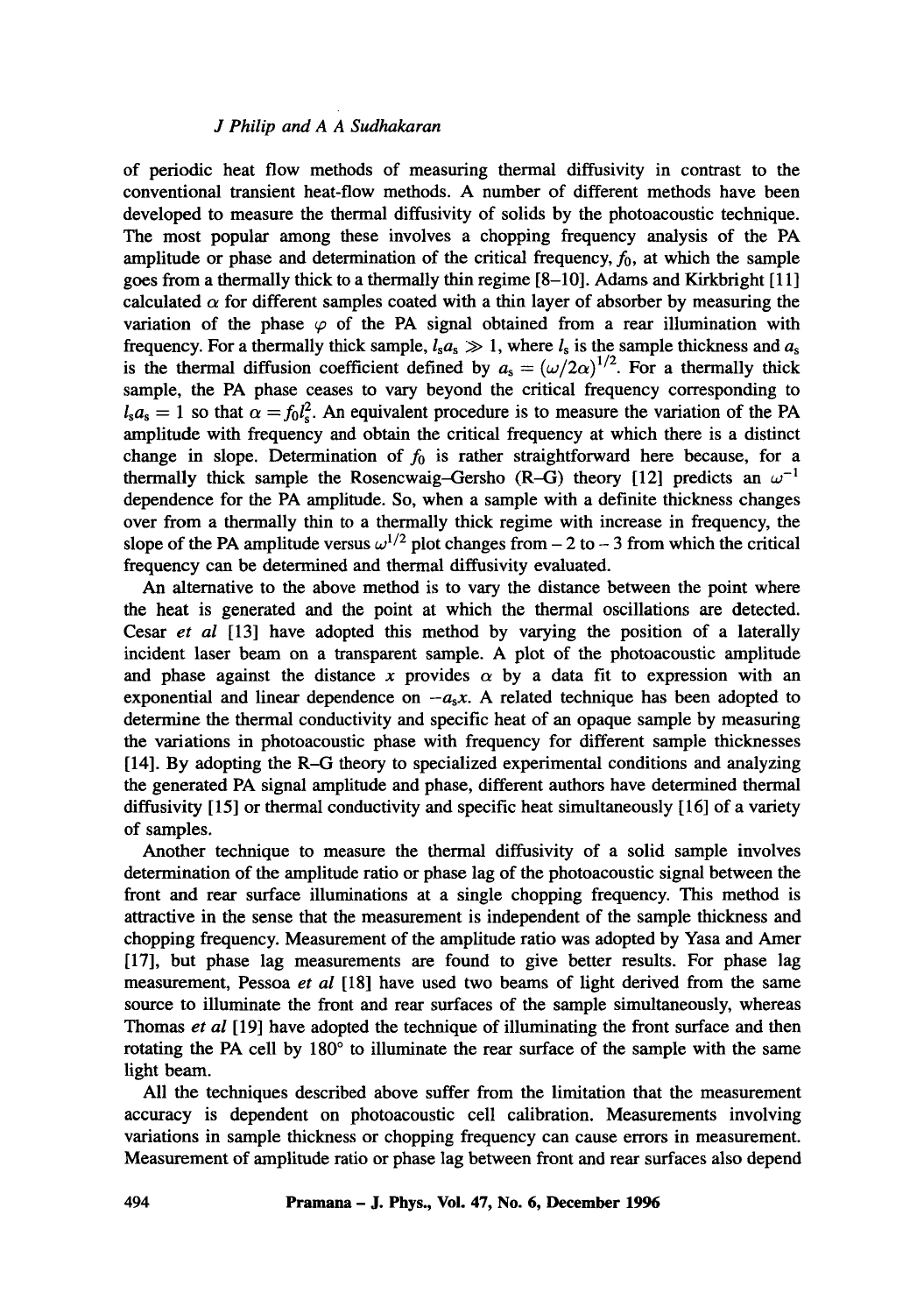

**Figure 1. Sample configuration used in the experiment.** 

on the experimental conditions. Moreover, these measurements are laborious and difficult to automate.

In this paper we describe a convenient technique to measure thermal effusivity of solid samples using a photoacoustic scanning method. Principle of the method, adaptation of the R--G theory to this experimental situation, experimental details, results obtained and discussion of the results analyzing the advantages and limitations of this technique, are given in the following sections.

# **2. Principle of the technique**

Consider the experimental configuration shown in figure 1. The experimental sample, whose thermal parameters are to be determined, is inserted inside a reference sample, whose thermal parameters such as thermal conductivity,  $k$ , and heat capacity,  $C$ , are known. The experimental sample is tightly inserted into the reference samples in such a way that the top of both the samples are flat and are at the same level. A thin layer of a highly light absorbing material such as carbon black is coated over the top surface. The top surface can be irradiated with a chopped beam of light and the light beam can scan the surface in a step by step fashion. The sample configuration can be kept in a photoacoustic cell and the PA amplitude as well as phase can be measured. In this configuration the absorber layer acts as the thermally thin photoacoustic sample and the thermally thick backing medium is changed from the reference sample to the experimental sample and back to the reference sample as the absorber surface is scanned with the chopped beam of light in a step by step fashion.

If the samples are made in such a way that they have thickness larger than their thermal diffusion lengths at the chopping frequency used, one can apply the one dimensional R-G theory to this configuration and evaluate the ratio of the PA amplitude as the backing is changed from the reference to the experimental sample. An expression for the corresponding difference in PA phase can also be obtained. Once the thermal effusivities of the reference sample and absorber layer are known, we show that the effusivity of the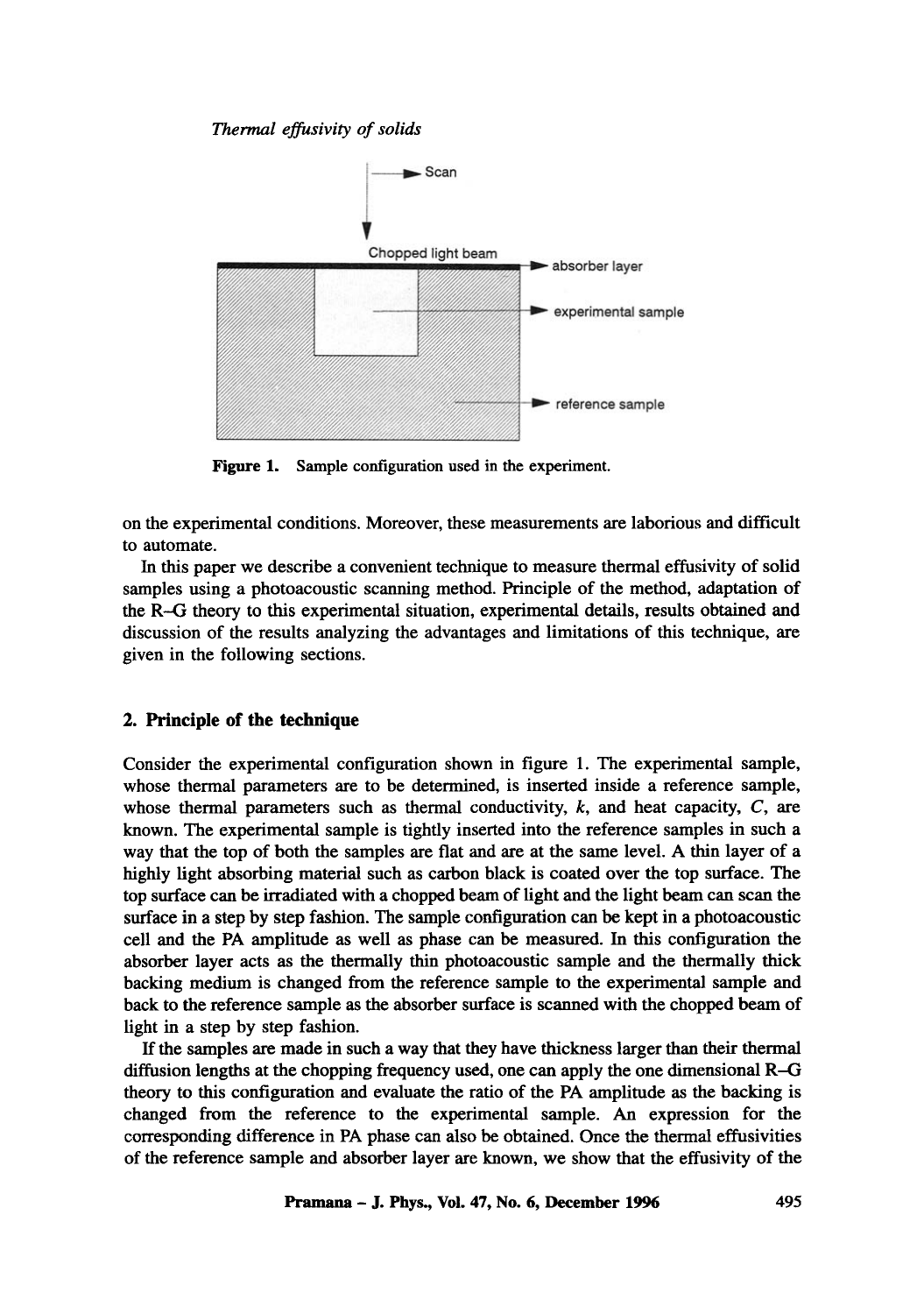

**Figure 2.**  Sample geometry with the absorber layer on a backing sample.

experimental sample can be determined without involving any of the cell parameters and experimental conditions.

In the following section we adapt the one dimensional R-G theory to the sample configuration shown in figure 1.

# **3. Theoretical background**

Consider the sample geometry shown in figure 2 where we have a good light absorber such as carbon black coated over a backing medium enclosed in a cylindrical photoacoustic cell. Let us apply the Rosencwaig--Gersho (R-G) one-dimensional theory for the production of photoacoustic signal to this configuration. The backing material has thermal conductivity  $k_b$ , density  $\rho_b$  and specific heat  $C_b$  and the corresponding parameters for carbon black are  $k_c$ ,  $\rho_c$  and  $C_c$  respectively. The parameters for the air medium in front of the absorber layer are  $k_a$ ,  $\rho_a$  and  $C_a$  respectively. For the three media, the thermal diffusivity is  $\alpha = k/\rho C$ , the thermal diffusion coefficient is  $a = [\omega/2\alpha]^{1/2}$  and the thermal diffusion length is  $\mu = 1/a$ , with the corresponding subscripts as before. Here  $\omega$ is the modulation frequency of the light beam. Assume that a sinusoidally chopped monochromatic beam of light of wavelength  $\lambda$  is incident on the absorber sample so that the modulated intensity of the light can be written as

$$
I = (1/2)[I_0(1 + \cos \omega t)], \tag{1}
$$

where  $I_0$  is the incident light flux. If  $\beta$  is the optical absorption coefficient of the absorber sample, then the heat produced at any point  $x$  due to the absorbed light is given by

$$
(1/2)[\beta I_0 e^{\beta x}(1+\cos \omega t)],
$$

where  $x$  is negative as per figure 2. Now, one can write the thermal diffusion equation for the absorber sample, backing sample and the air medium in front, and follow the algebra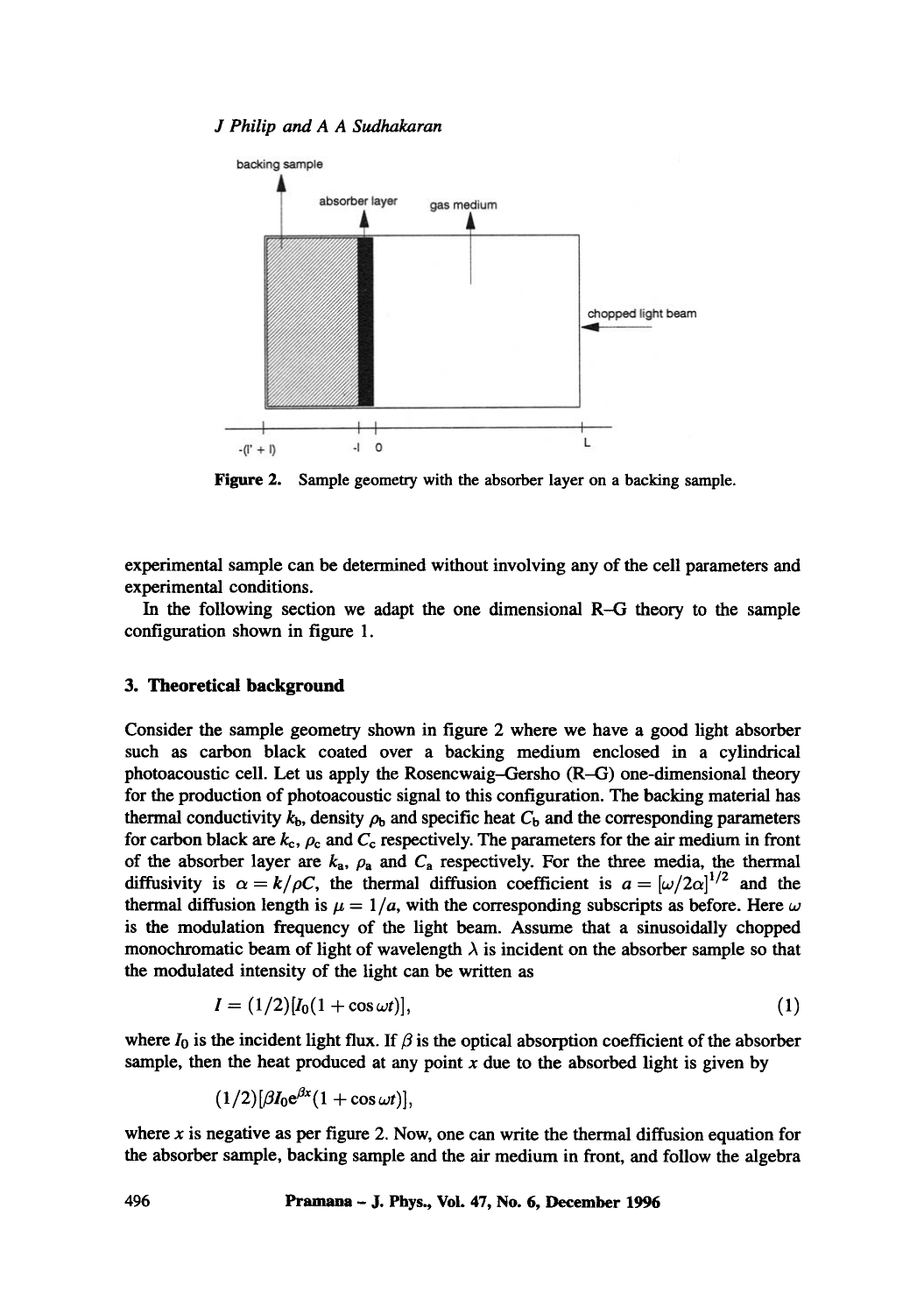as has been done by Rosencwaig and Gersho [12] and obtain an expression for the complex amplitude of the periodic temperature at the absorber layer-air boundary. This periodic temperature variation within the absorber sample produces a corresponding heating of the boundary layer which in turn causes a corresponding expansion and contraction of the boundary layer of air, which in turn causes a corresponding periodic pressure variation which is detected by a microphone as the photoacoustic signal. One can apply the gas laws and show that the complex envelope of the sinusoidal pressure variation is of the form [1]

$$
\delta P = A e^{-i\varphi},\tag{2}
$$

where A and  $\varphi$  are the amplitude and phase of the generated PA signal. This expression can be written more explicitly as

$$
\delta P = Y \left[ \frac{(r-1)(b+1)e^{\sigma l} - (r+1)(b-1)e^{-\sigma l} + 2(b-r)e^{-\beta l}}{(g+1)(b+1)e^{\sigma l} - (g-1)(b-1)e^{-\sigma l}} \right],
$$
\n(3)

where

$$
b = \frac{k_{b}a_{b}}{k_{a}a_{a}},
$$
  
\n
$$
g = \frac{k_{c}a_{c}}{k_{a}a_{a}},
$$
  
\n
$$
r = \frac{(1-i)\beta}{2a_{a}},
$$
  
\n
$$
\sigma = (1+i)a_{a}
$$
 (4)

and  $l$  is the thickness of the absorber sample.

For a good absorber such as carbon black, optical absorption coefficient  $\beta$  is very high. Moreover, the absorber sample is thermally thin at the chopping frequencies used. Under these physically realistic assumptions, the magnitude of the PA amplitude term simplifies to

$$
A = Y \left[ \frac{b^2 (g+b)^2}{4a^2 [(g^2+b^2)^2 + 4gb[(g+b)^2 - gb]]} \right]^{1/2}, \tag{5}
$$

where

$$
Y=\frac{\beta I_0 \gamma P_0}{2\sqrt{2}T_0 k_c l_a a_a}
$$

is a constant. Here  $P_0$ ,  $T_0$  and  $\gamma$  are the ambient pressure, temperature and ratio of specific heats respectively. Substituting for  $b$  and  $g$  and defining thermal effusivity as  $e = (\rho Ck)^{1/2}$ , one finds that the amplitude term can be expressed in terms of thermal effusivity. In one dimensional photoacoustic scanning, as one changes the backing from the reference sample to the experimental sample, the ratio between the amplitudes, after algebraic simplifications, works out to be

$$
\frac{A_{\rm R}}{A_{\rm E}} = \left[ \frac{e_{\rm R}^2 (e_{\rm c} + e_{\rm R})^2 [(e_{\rm c}^2 + e_{\rm E}^2)^2 + 4e_{\rm c}e_{\rm E}(e_{\rm c} + e_{\rm E})^2 - e_{\rm c}e_{\rm E}]}{e_{\rm E}^2 (e_{\rm c} + e_{\rm E})^2 [(e_{\rm c}^2 + e_{\rm R}^2)^2 + 4e_{\rm c}e_{\rm R}(e_{\rm c} + e_{\rm R})^2 - e_{\rm c}e_{\rm R}]} \right]^{1/2},\tag{6}
$$

**Pramana - J. Phys., Vol. 47, No. 6, December 1996 497**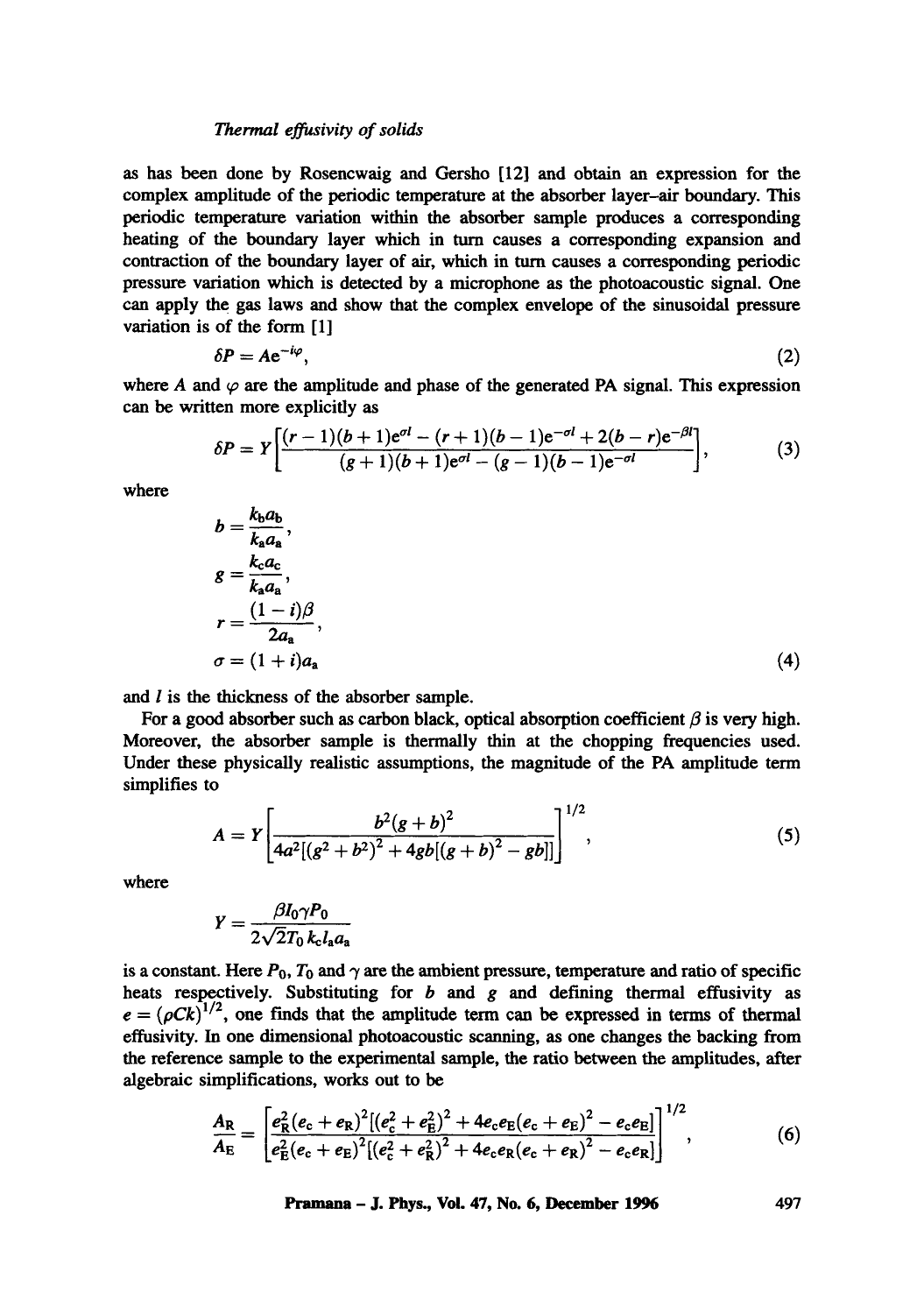where  $e_R, e_E$  and  $e_C$  are the thermal effusivities of the reference sample, experimental sample and the absorber sample respectively. Under the same assumptions, as one changes the backing material from the reference sample to the experimental sample, the difference in PA phase works out to be

$$
\varphi_{\mathbf{R}} - \varphi_{\mathbf{E}} = \tan^{-1}\left(1 + \frac{e_{\mathbf{R}}}{e_{\mathbf{C}}}\right) - \tan^{-1}\left(1 + \frac{e_{\mathbf{E}}}{e_{\mathbf{C}}}\right). \tag{7}
$$

If  $R_R$  and  $R_E$  are the thermal wave reflection coefficients at the absorber-backing boundaries defined by

$$
R_{\rm R} = (1 - e_{\rm R}/e_{\rm c})/(1 + e_{\rm R}/e_{\rm c})
$$

and

$$
R_{\rm E} = (1 - e_{\rm E}/e_{\rm c})/(1 + e_{\rm E}/e_{\rm c}),
$$

one can consider three cases depending upon whether both  $R<sub>R</sub>$  and  $R<sub>E</sub>$  are negative or both are positive or one of them positive and the other negative. When both  $R_R$  and  $R_E$  are negative, (6) simplifies to

$$
\frac{A_{\rm R}}{A_{\rm E}} = \left[ \left( \frac{e_{\rm R}}{e_{\rm E}} \right) \frac{e_{\rm E} + 4e_{\rm c} - (e_{\rm c}/e_{\rm E})/(1/e_{\rm E})}{e_{\rm R} + 4e_{\rm c} - (e_{\rm c}/e_{\rm R})/(1/e_{\rm R})} \right]^{1/2}.
$$
\n(8)

When both  $R_R$  and  $R_E$  are positive, (6) simplifies to

$$
\frac{A_{\rm R}}{A_{\rm E}} = \left[ \left( \frac{e_{\rm R}}{e_{\rm E}} \right) \gamma_1 \left[ \frac{m_2 + e_{\rm c} (4P_2 - 1)}{m_1 + e_{\rm c} (4P_1 - 1)} \right] \right]^{1/2},\tag{9}
$$

where

$$
m_1 = \frac{(e_c^2 + e_R^2)^2}{e_R},
$$
  
\n
$$
m_2 = \frac{(e_c^2 + e_E^2)^2}{e_E},
$$
  
\n
$$
P_1 = (e_c + e_R)^2,
$$
  
\n
$$
P_2 = (e_c + e_E)^2,
$$

and

$$
\gamma_1 = (e_c + e_R)^2 / (e_c + e_E)^2.
$$

Similarly, when  $R_R$  is positive and  $R_E$  negative, (6) simplifies to

$$
\frac{A_{\rm R}}{A_{\rm E}} = \left[ \left( \frac{e_{\rm R}}{e_{\rm E}} \right) \left[ \frac{(m_2/P_2) + e_{\rm c}(4 - 1/P_2)}{e_{\rm R} + e_{\rm c}(4 - 1/e_{\rm R}^3)} \right] \right]^{1/2}.
$$
\n(10)

An inverse relation results when  $R_R$  is negative and  $R_E$  is positive. Once the thermal parameters of the absorber and the reference samples are known, the above equations can be used to determine the thermal effusivity and related parameters of the experimental sample. The values of  $\varphi_E$  and  $\varphi_R$  in (7) cannot be separated and treated independently because one does not know the absolute phase in the experiment.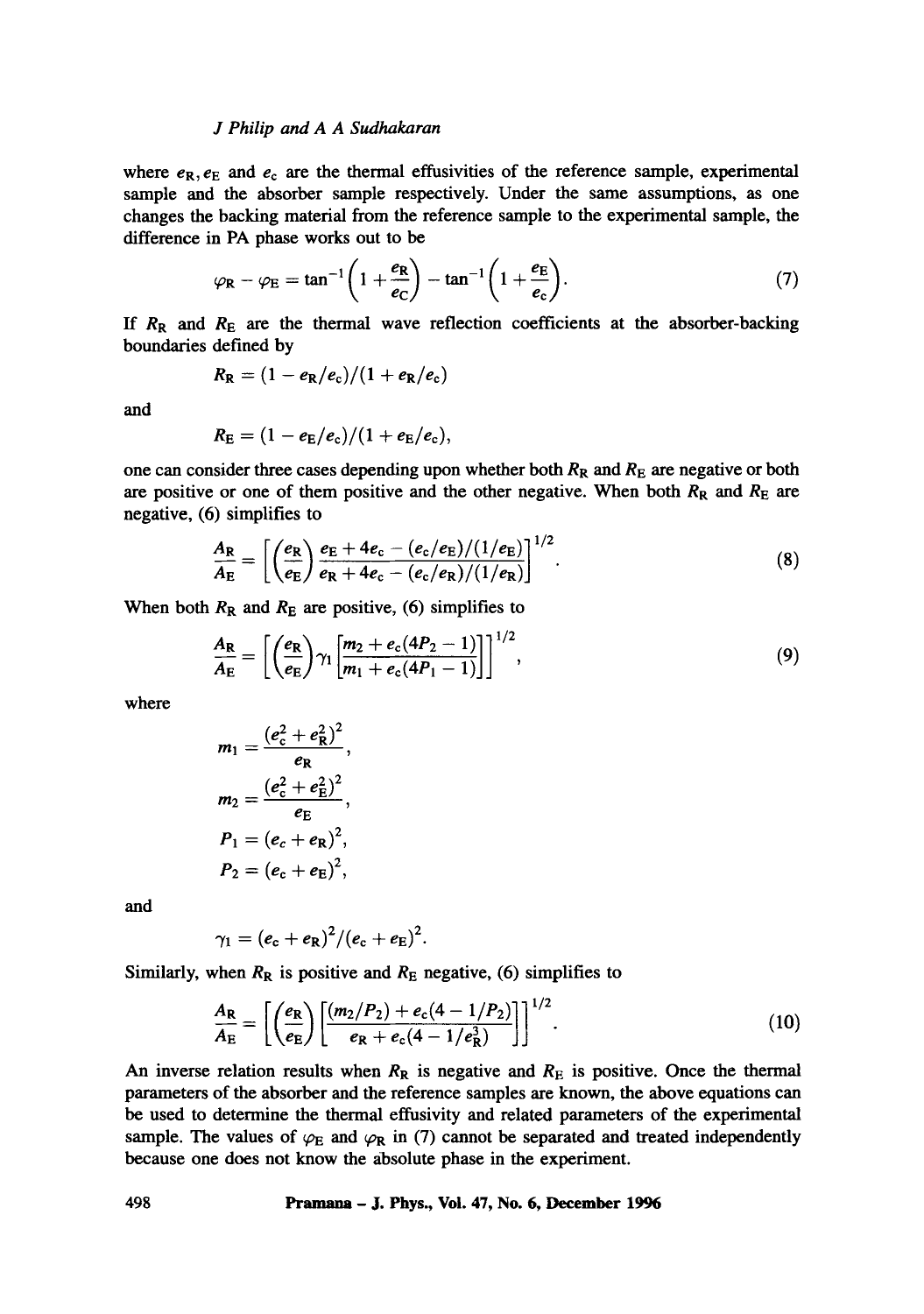

Figure 3. Block diagram of the experimental set up.

# 4. Experimental **method**

A photoacoustic spectrometer has been set up around a small volume PA cell in which the light beam can scan the surface of the absorber sample. Scanning is done under computer control in a step by step fashion so that photoacoustic amplitude and phase can be measured at different points on the absorber surface as the backing is changed. The scanner is designed in such a way that one step corresponds to a distance of 0.25 mm. A block diagram of the experimental set up is shown in figure 3. A  $10 \text{ mW}$  He-Ne  $(\lambda = 632.8 \text{ nm})$  laser is used as the radiation source and a chopping frequency of 40 Hz has been chosen to correspond to the best performance of the PA cell. An electret microphone (Knowles model BT 1759) has been used to detect the PA signal and the PA amplitude and phase, as usual, are measured with a lock-in amplifier.

The PA cell is mounted over a movable platform which moves step by step in one dimension. Range of movement, interval between steps etc. are software controlled. During measurements, the experimental parameters such as chopping frequency as well as the PA cell parameters remain unaltered as the light beam scans the absorber surface changing the backing from one to the other. PA signal amplitude and phase from each point are recorded after ensuring that the readings are stabilized. The changes in PA amplitude or phase due to change in distance between the acoustic source point and the detector as a consequence of PA cell movement are negligibly small as this distance is extremely small compared to the wavelength of the acoustic wave with frequency 40 Hz.

The sample configuration shown in figure 1 is so designed that it is circular with a reference sample diameter of 12 mm and experimental sample diameter of 4 mm. So we can go from backing boundary to the other in 16 steps. Obviously, it is ensured that the thickness of the backing sample is more than the thermal diffusion length at the chopping frequency used. Moreover, the thickness of the absorber layer is very small, of the order of a few microns, so that it is much smaller than its thermal thickness. The absorber layer used in our experiment is carbon black with thickness of a few tens of microns which is applied by keeping the backing samples in a benzene flame. The set up has been tested several times by having the reference and experimental samples the same, in which case the system just senses the boundaries without causing any change in PA phase or amplitude as the backing is changed.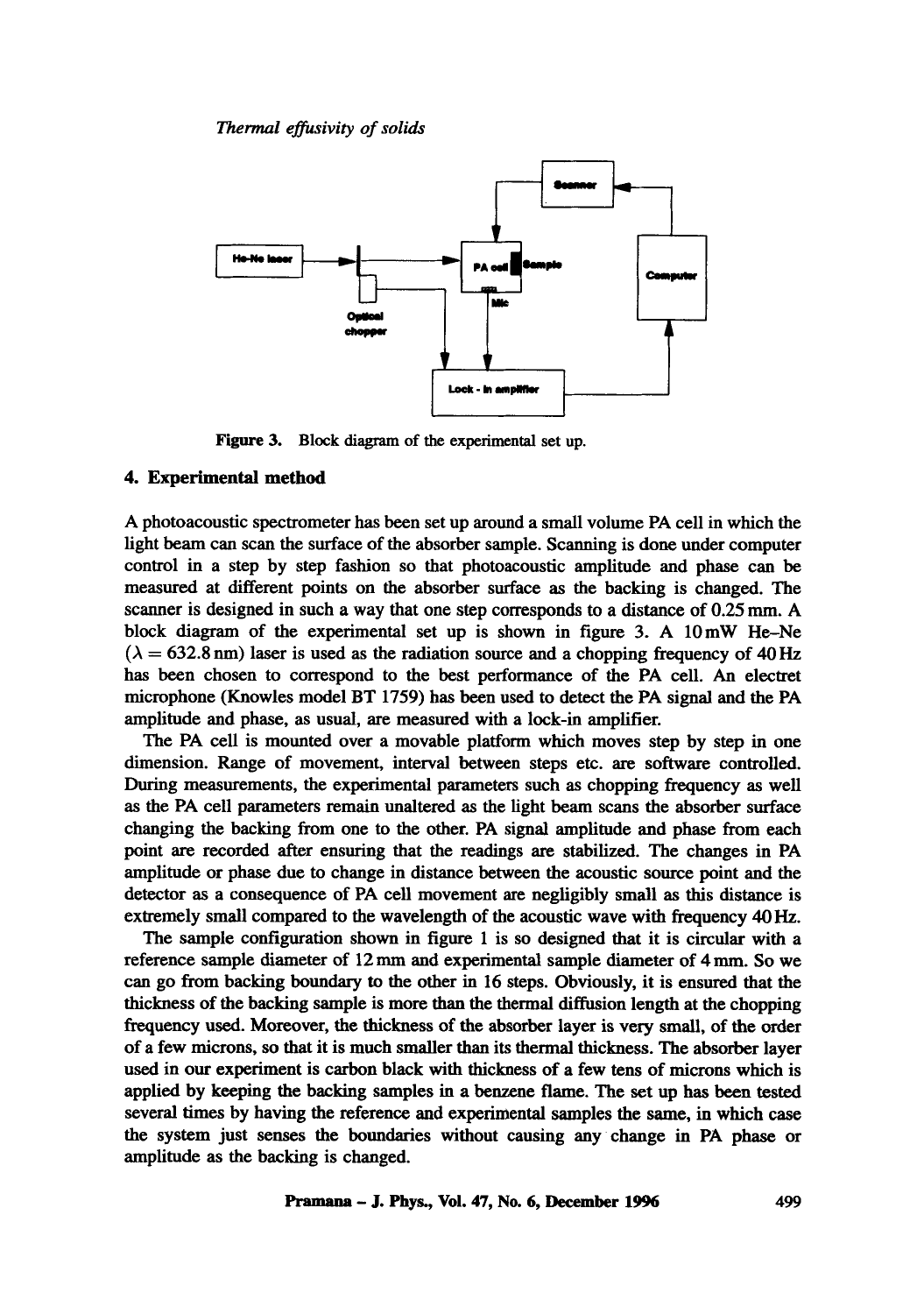

Figure 4. Variation of PA amplitude and phase with distance for a sample configuration with stainless steel (SS) as reference sample and silicon as experimental sample.



Figure 5. Variation of PA amplitude and phase with distance for a sample configuration with stainless steel (SS) as reference sample and brass as experimental sample.

# **5. Results**

The PA amplitude ratio and phase difference have been recorded for a series of sample combinations with varying thermal parameters. They include copper, brass, stainless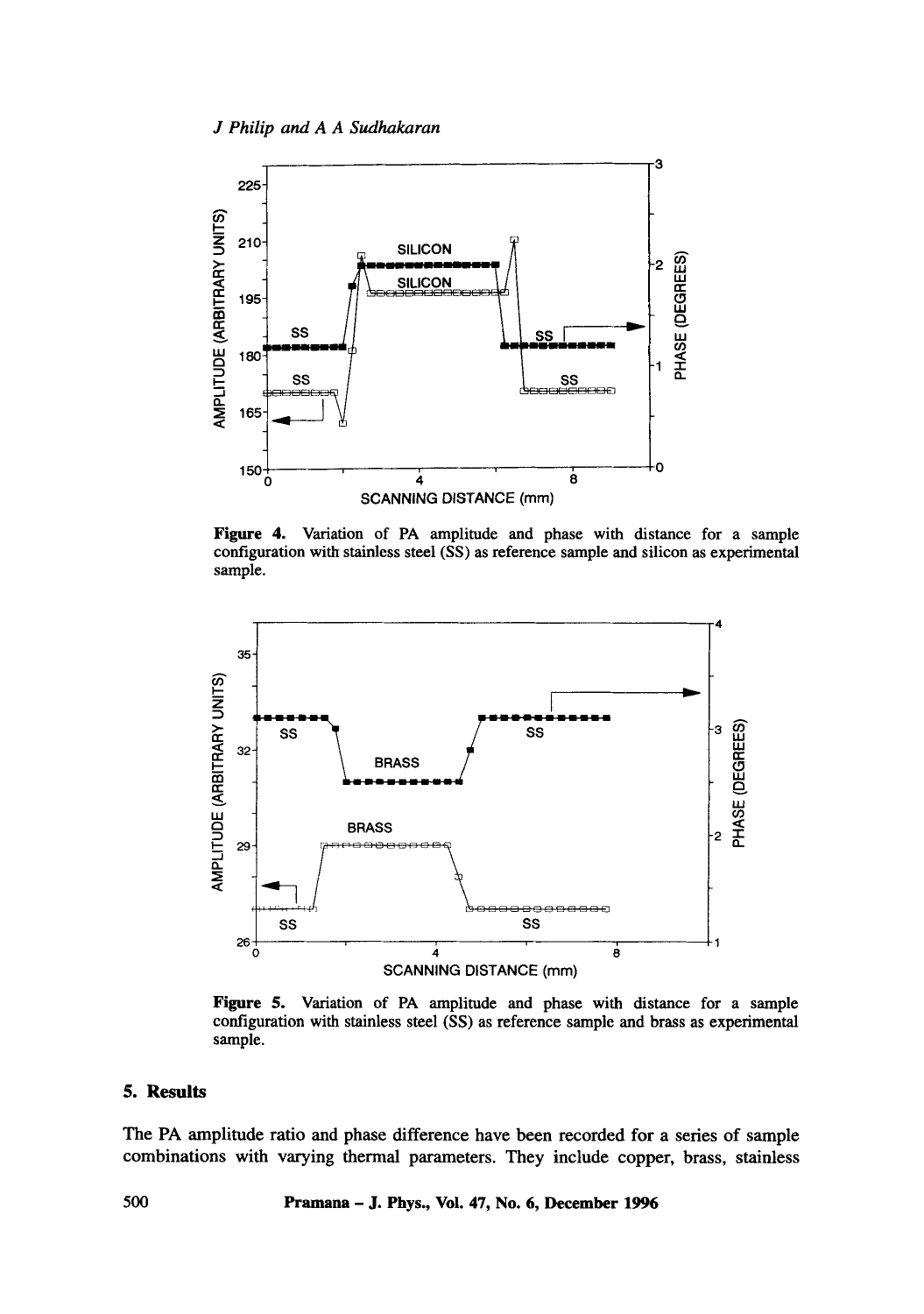

Figure 6. Variation of PA amplitude and phase with distance for a sample configuration with copper as reference sample and silicon as experimental sample.



Figure 7. Variation of PA amplitude and phase with distance for a sample configuration with copper as reference sample and nylon as experimental sample. This is a case where the  $R$  values have opposite signs. Consequently there is large difference between measured and calculated amplitude ratio values.

steel, silicon, nylon, and teflon. A few plots are shown in figures 4-7. The sharp changes in amplitude and phase as a function of distance correspond to the boundaries. The direction in which the PA amplitude or phase vary in the experimental sample relative to the reference sample clearly indicates whether the experimental sample has a higher or lower thermal effusivity compared to the reference sample. Obviously, there is no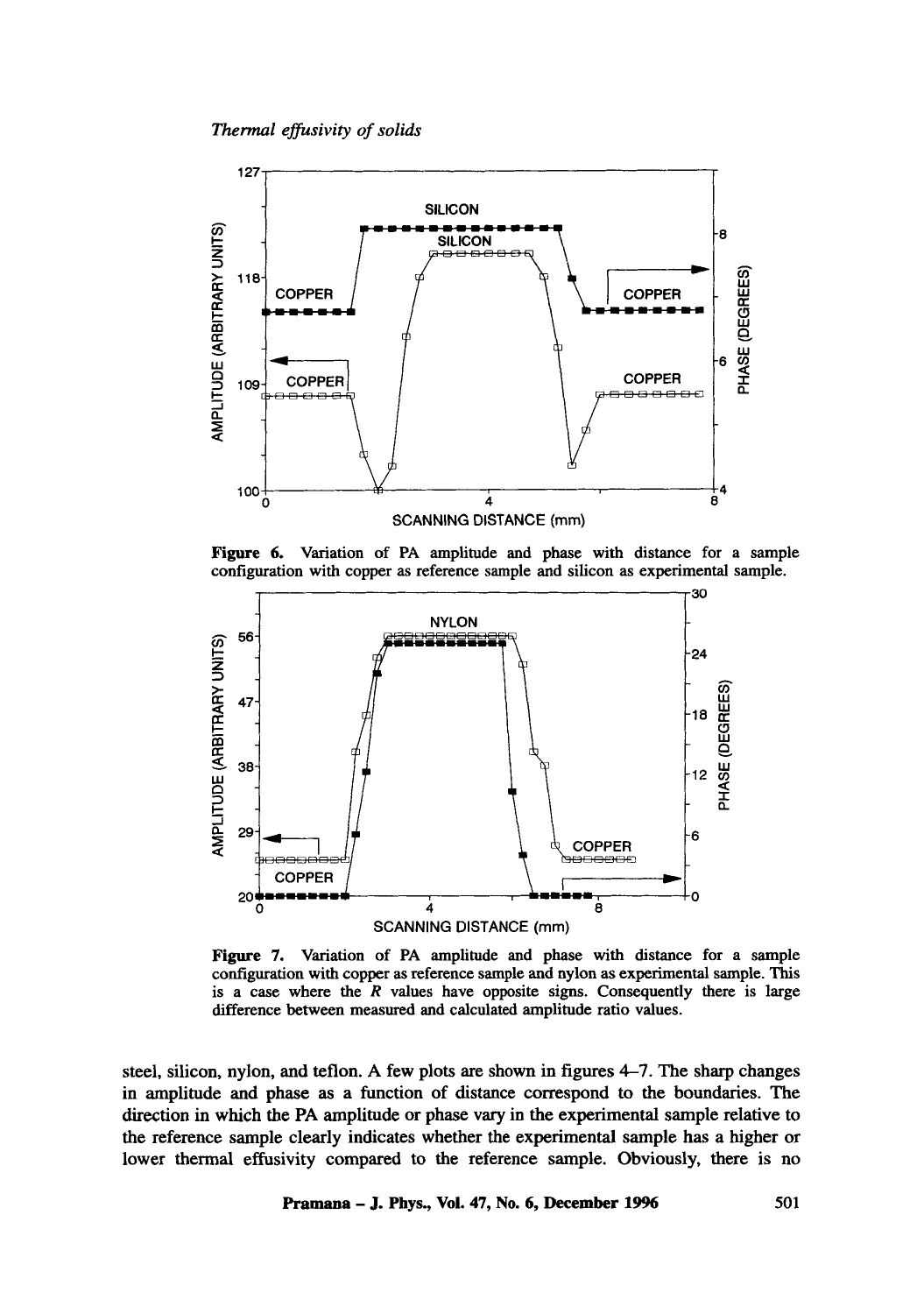| Sample configuration<br>E-experiment sample<br>R-reference sample | Thermal wave<br>reflection<br>coefficients | Phase difference<br>(degrees) |            | Amplitude ratio                                                    |            |
|-------------------------------------------------------------------|--------------------------------------------|-------------------------------|------------|--------------------------------------------------------------------|------------|
|                                                                   |                                            | Measured                      | Calculated | Measured                                                           | Calculated |
| E-Brass<br>R-Copper                                               | $R_{\rm F} = -0.91$<br>$R_{\rm R} = -0.96$ | $1-2$<br>$\pm 0.05$           | $1-2$      | 0.87<br>$\pm 0.04$                                                 | 0.93       |
| E-Stainless steel<br>R-Copper                                     | $R_{\rm F} = -0.93$<br>$R_{\rm B} = -0.96$ | 0.6<br>$\pm 0.04$             | 0.62       | 0.97<br>$\pm 0.05$                                                 | 0.98       |
| E-Silicon<br>R-Copper                                             | $R_{\rm F} = -0.91$<br>$R_{\rm R} = -0.96$ | $1-3$<br>$\pm 0.05$           | $1-4$      | 0.9<br>$\pm 0.05$                                                  | 0.92       |
| E-Nylon<br>R-Copper                                               | $R_{\rm F} = +0.08$<br>$R_{\rm R} = -0.96$ | 26<br>$\pm 1.2$               | 27.5       | large difference as<br>$R_{\rm E}$ is +ve and $R_{\rm R}$ is -ve   |            |
| <b>E-Brass</b><br><b>R-Stainless steel</b>                        | $R_{\rm E} = -0.91$<br>$R_{\rm R} = -0.93$ | 0.7<br>$\pm 0.04$             | 0.62       | 0.93<br>$\pm 0.05$                                                 | 0.95       |
| E-Copper<br>R-Nylon                                               | $R_{\rm F} = -0.96$<br>$R_{\rm R} = +0.08$ | 26<br>$\pm 1.3$               | 27.5       | large difference as<br>$R_{\rm E}$ is -ve and $R_{\rm R}$ is + · e |            |
| E-Nylon<br><b>R-Stainless steel</b>                               | $R_{\rm E} = +0.08$<br>$R_{\rm R} = -0.93$ | 24.5<br>$\pm 1.2$             | 26.9       | large difference as $RE$ is<br>+ve and $R_R$ is -ve                |            |
| E-Silicon<br>R-Stainless steel                                    | $R_{\rm E} = -0.91$<br>$R_{\rm R} = -0.93$ | 0.75<br>$\pm 0.04$            | 0.77       | 0.9<br>$\pm 0.04$                                                  | 0.93       |
| E-Teflon<br>R-Nylon                                               | $R_{\rm F} = +0.05$<br>$R_{\rm R} = +0.08$ | 0.6<br>$\pm 0.03$             | 0.64       | 0.96<br>$\pm 0.06$                                                 | 0.95       |
| E-Brass<br>R-Nylon                                                | $R_{\rm F} = -0.91$<br>$R_{\rm R} = +0.08$ | 24<br>$\pm 1.2$               | $26-3$     | large difference as $R_F$ is<br>$-ve$ and $R_R$ is $+ve$           |            |
| E-Teflon<br>R-Copper                                              | $R_{\rm E} = +0.05$<br>$R_{\rm R} = -0.96$ | 23.6<br>$\pm 1.2$             | 26.5       | large difference as $RE$ is<br>+ve and $R_{\rm E}$ is -ve          |            |

**Table** 1. Measured and calculated values of phase difference and amplitude ratios for different sample configurations.

An estimated value of  $e_c = 0.02$  cal cm<sup>-2</sup> K<sup>-1</sup> s<sup>-1/2</sup> has been used in these calculations.

variation in amplitude or phase, except for variations at the boundaries, when the same material is used in places of the reference and experimental samples leading to a value zero for the phase difference in equation (7) and unity for the amplitude ratio in equations (8), (9) or (10). For a sample in two different experiments the measured PA phases need not be the same as the initial phases in the two situations could very well be different. This is why the phases for the same sample in different figures show difference in values.

In table 1 we tabulate the results obtained from a series of sample combinations with different thermal effusivity values. The measured phase difference and amplitude ratio values along with the corresponding values calculated using (7) and (8), (9) or (10) using data taken from handbooks are tabulated in this table for comparison. The thermal effusivity of carbon black layer used as absorber is estimated by measuring the amplitude ratio and phase difference in one experiment in which both backings used have known thermal properties. It can be noted from the table that the agreement between calculated and experimental phase difference values is good irrespective of the thermal effusivity values of the backings. Again, the agreement between calculated and experimental ratios is very good when both the backings have higher or lower thermal effusivities compared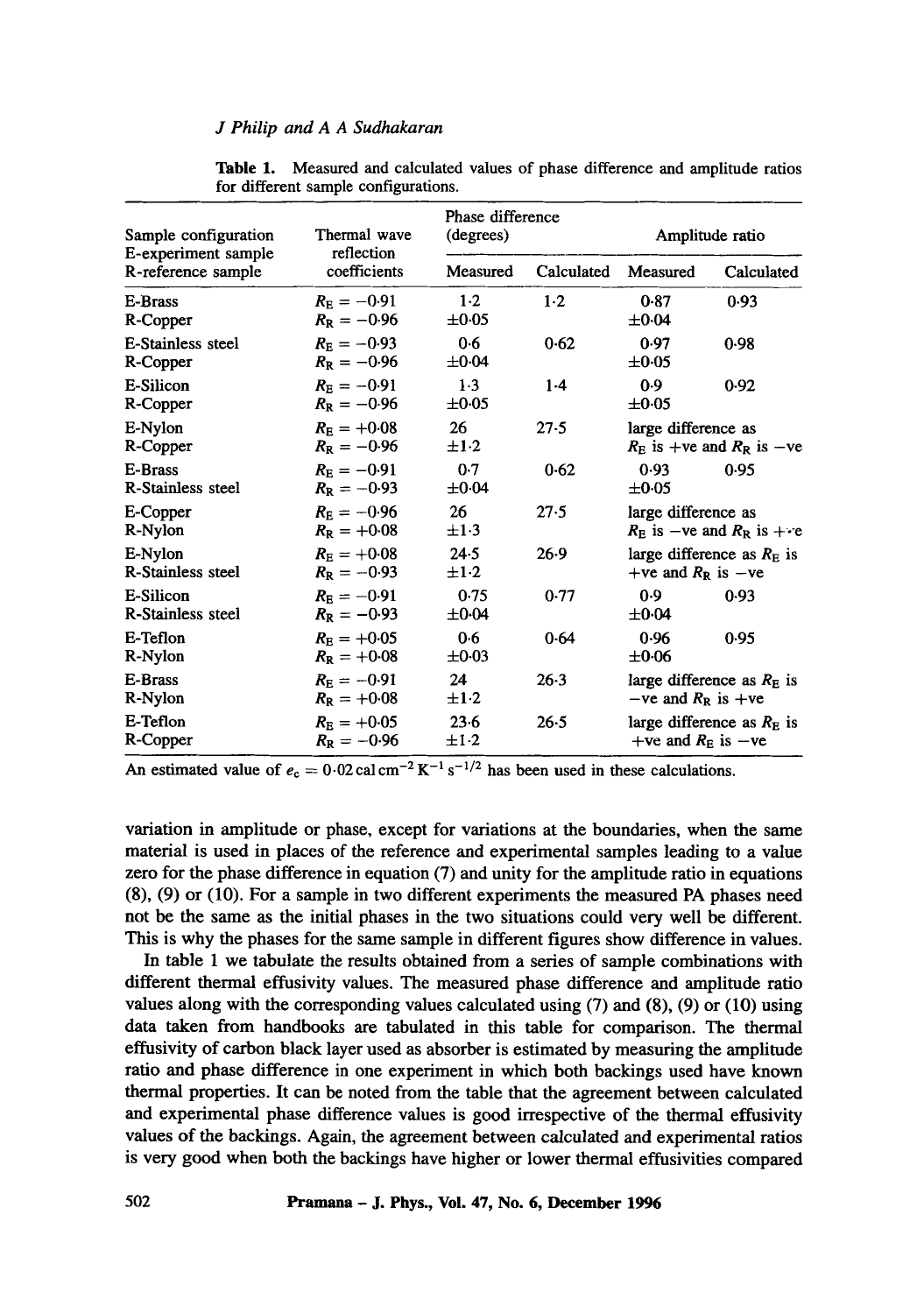|                        |                           | Effusivity values determined<br>experimentally<br>cal cm <sup>-2</sup> K <sup>-1</sup> s <sup>-1/2</sup> | Calculated effusivity of<br>the experimental sample |                                                                          |
|------------------------|---------------------------|----------------------------------------------------------------------------------------------------------|-----------------------------------------------------|--------------------------------------------------------------------------|
| Experimental<br>sample | Reference<br>sample used  | <b>Phase difference</b><br>method                                                                        | Amplitude ratio<br>method                           | available data<br>cal cm <sup>-2</sup> K <sup>-1</sup> s <sup>-1/2</sup> |
| <b>Brass</b>           | <b>Stainless</b><br>steel | $0.42 \pm 0.01$                                                                                          | $0.41 \pm 0.01$                                     | 0.44                                                                     |
| Silicon                | Copper                    | $0.4 \pm 0.01$                                                                                           | $0.38 \pm 0.01$                                     | 0.37                                                                     |
| Stainless steel        | Copper                    | $0.59 \pm 0.02$                                                                                          | $0.54 \pm 0.02$                                     | 0.585                                                                    |
| Teflon                 | Nylon                     | $0.018 \pm 0.001$                                                                                        | $0.018 \pm 0.001$                                   | 0.018                                                                    |

Table 2. Values of thermal effusivity determined for a few selected samples.

to that of the absorber layer. Large differences between experimental and calculated values in amplitude ratio values is found when the thermal effusivity values of the two samples are widely different leading to a difference is sign for  $R<sub>E</sub>$  and  $R<sub>R</sub>$ , as in coppernylon combination tabulated in table 1. This point is discussed in greater detail in the next section. The thermal effusivity values of a few samples determined from PA amplitude ratio and phase difference measurements are tabulated in table 2. The corresponding values calculated from available data are also tabulated for comparison.

## **6. Discussion and conclusion**

In this work we have demonstrated a rather simple and direct method for determining the thermal effusivity by a photoacoustic scanning technique. Since measurements are made relative to a reference sample, the technique is free of PA cell calibration and other experimental conditions. The only requirement is that the thermal parameters of the reference sample should be known accurately. Experimentally it is found that providing a uniform coating over the surfaces of the two samples is not difficult. Of course, one must ensure that the samples have flat top surfaces and must be in the same level. But in a routine experiment, one can have a standard reference sample and the experimental sample can be inserted into an appropriate cavity made in the reference sample.

As is evident in some of the plots shown in figures, the boundary between the two samples gives rise to abrupt increase or decrease in amplitude and phase. But the regions corresponding to reference and experimental samples are quite clear and explicit.

Analysis of the results presented in table 1 shows that we have a good agreement between measured and calculated values of amplitude ratios when the thermal wave reflection coefficient  $R$  at the absorber-backing sample boundaries are both positive or negative. Negative value for  $R$  corresponds to the situation when the thermal effusivity of the backing is more than that of the absorber layer. In this situation, more of the thermal waves generated in the absorber sample by photothermal conversion which propagate and strike the boundary, are transmitted into the backing medium. The extent to which these waves are transmitted into the backing medium is reflected in the corresponding PA signal amplitude. When  $R_R$  and  $R_E$  are both negative, (8) holds good and we have good agreement between calculated and experimental values. When  $R$  is positive, that is when